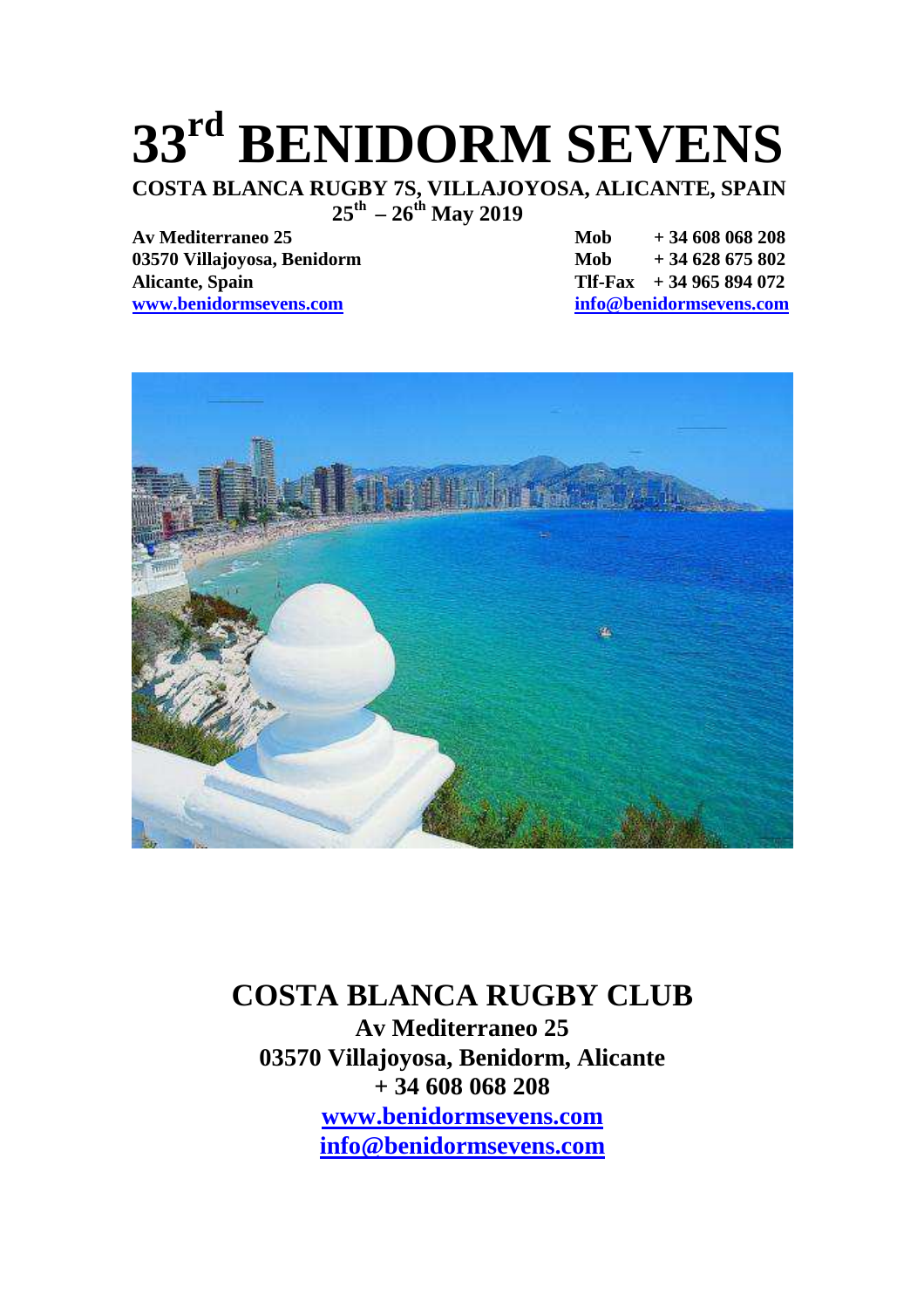## **33rd BENIDORM SEVENS**

**COSTA BLANCA RUGBY 7S, VILLAJOYOSA, ALICANTE, SPAIN 25th – 26th May 2019** 

#### **ELITE TEAM INVITATION**

**Dear Friend** 

**On behalf of the Organizing Committee, I would like to invite your International Selection or National Team, to participate in the 33 rd annual Costa Blanca Benidorm Sevens Rugby Tournament, next 25 - 26 May 2019. 12 Elite Mens and 8 Elite Womens Teams** 

**Each side will be guaranteed to play on at least two separate days, with preliminary pools and final knock-out stages leading to the finals. 3 games on Saturday. 3 games on Sunday. Maximum 12 players per team.** 

| <b>MONEY PRICES 2019</b> | ELITE MEN          | <b>ELITE WOMEN</b> |  |
|--------------------------|--------------------|--------------------|--|
| <b>CHAMPIONS</b>         | <b>2.000 euros</b> | <b>2.000 euros</b> |  |
| <b>RUNNERS UP</b>        | 500 euros          | 500 euros          |  |

**We will sponsor for your team. 14 people (12 players and 2 staff)** 

**14 persons 3 nights hotel 3\*\*\* accomodation. Half board (breakfast and dinner)** 

**14 persons return transfers from/to Alicante International Airport. Same flights** 

**14 persons daily return transfers to/from tournament venue. Saturday and Sunday** 

**14 persons tournament entry fees** 

**14 persons Saturday and Sunday lunch at stadium. Water. Fruit. Isotonic Drinks 14 persons Sunday Hotel Farewell Cocktail** 

**Elite Team Entry fee 980 euros per team**

**Additional players/staff above 14 people at normal costs** 

**To book for the tournament a deposit 500 euros is necessary ASAP** 

**Could please confirm your interest in participating in the tournament ASAP** 

**In the meantime please do not hesitate to contact us for further information**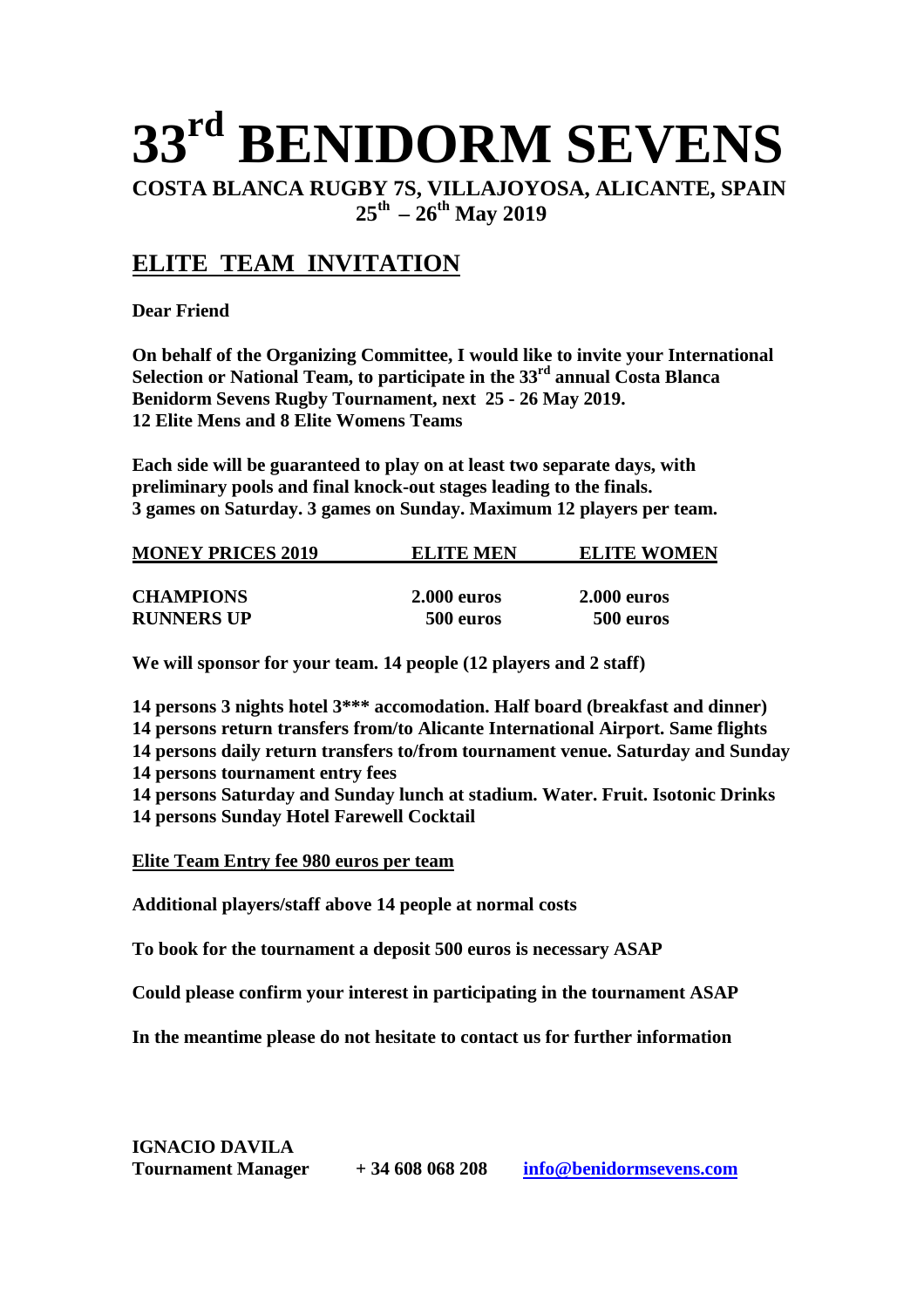## **33rd BENIDORM SEVENS COSTA BLANCA RUGBY 7S, VILLAJOYOSA, ALICANTE, SPAIN 25th – 26th May 2019**



#### **SITUATION**

#### **http://goo.gl/maps/Tqg8**

**33rd Costa Blanca Benidorm 7s will be payed at Villajoyosa Rugby Stadium. Situated at Carretera Pantano Amadorio, 03570 Villajoyosa. 10 km from Benidorm** 

**Take AP-7 exit nº 66 (Villajoyosa). At the first roundabout head for the mountain. It is about 1 km from Motorway exit nº 66.** 

**Or take the Villajoyosa by-pass, and take the middle exit, at the first roundabout, turn right towards the motorway entrance and at the second roundabout turn left towards the mountain.**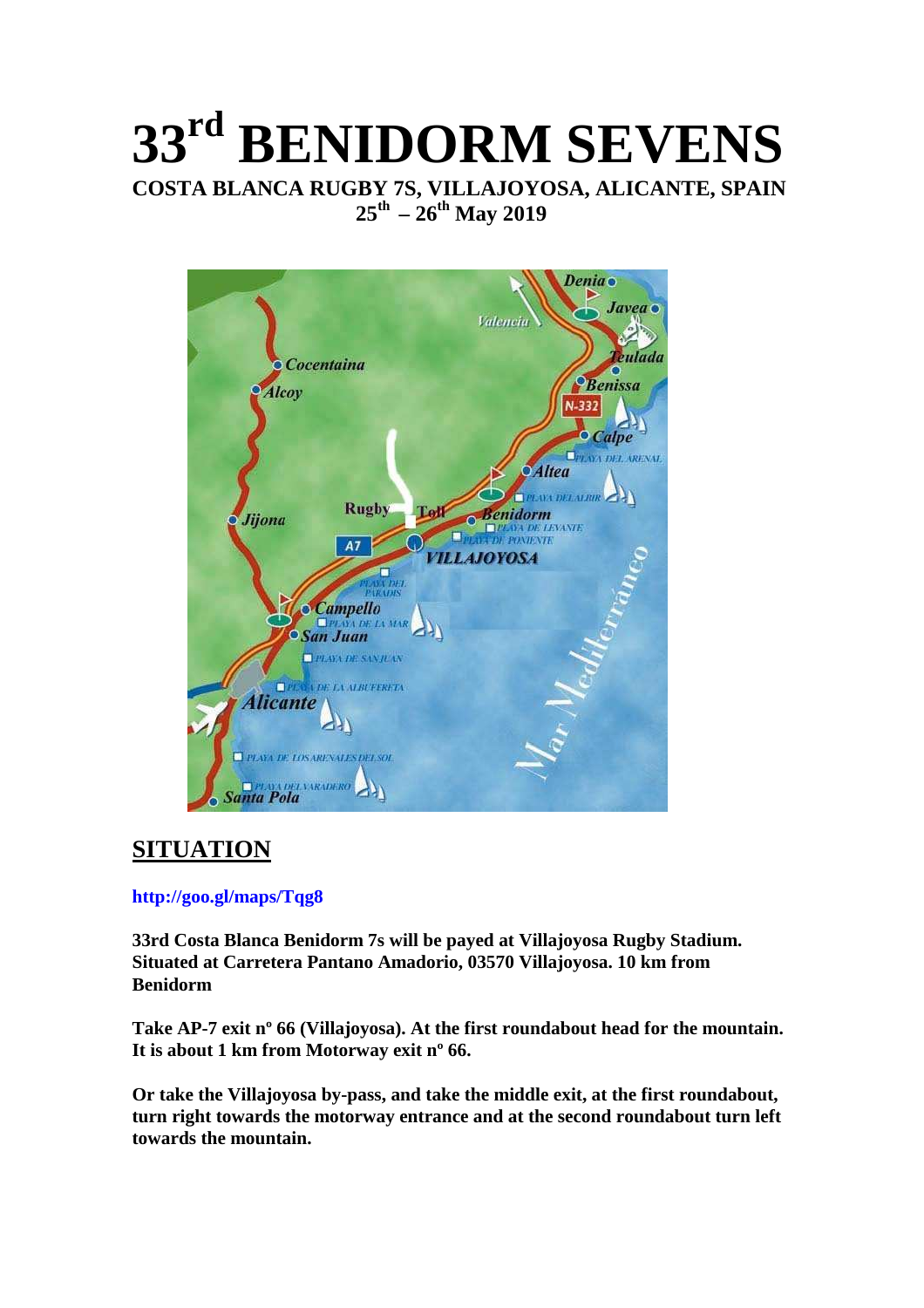## **33rd BENIDORM SEVENS COSTA BLANCA RUGBY 7S, VILLAJOYOSA, ALICANTE, SPAIN**  $25^{th}$  –  $26^{th}$  May 2019



#### **VILLAJOYOSA RUGBY STADIUM (LA VILA)**

**33RD Costa Blanca Benidorm 7s will be held at Villajoyosa Rugby Stadium, which can accommodate 3.000 seated spectators in its two covered stands.** 

**There is ample free parking and a clubhouse with catering, bars and a Vip area** 

**Main cover stand is reserved for players** 

**Ice Baths area. 4 changing rooms** 

**Water, Fruits. Isotonic drinks during the tournament** 

**Saturday and Sunday lunches at the Terrace Club House** 

**Sunday Night Farewell Cocktail at Benidorm Hotel** 

**Ambulance. Doctor. Not included medical insurance** 

**Trophy presentations after main final. Trophy for the winner and runners-up**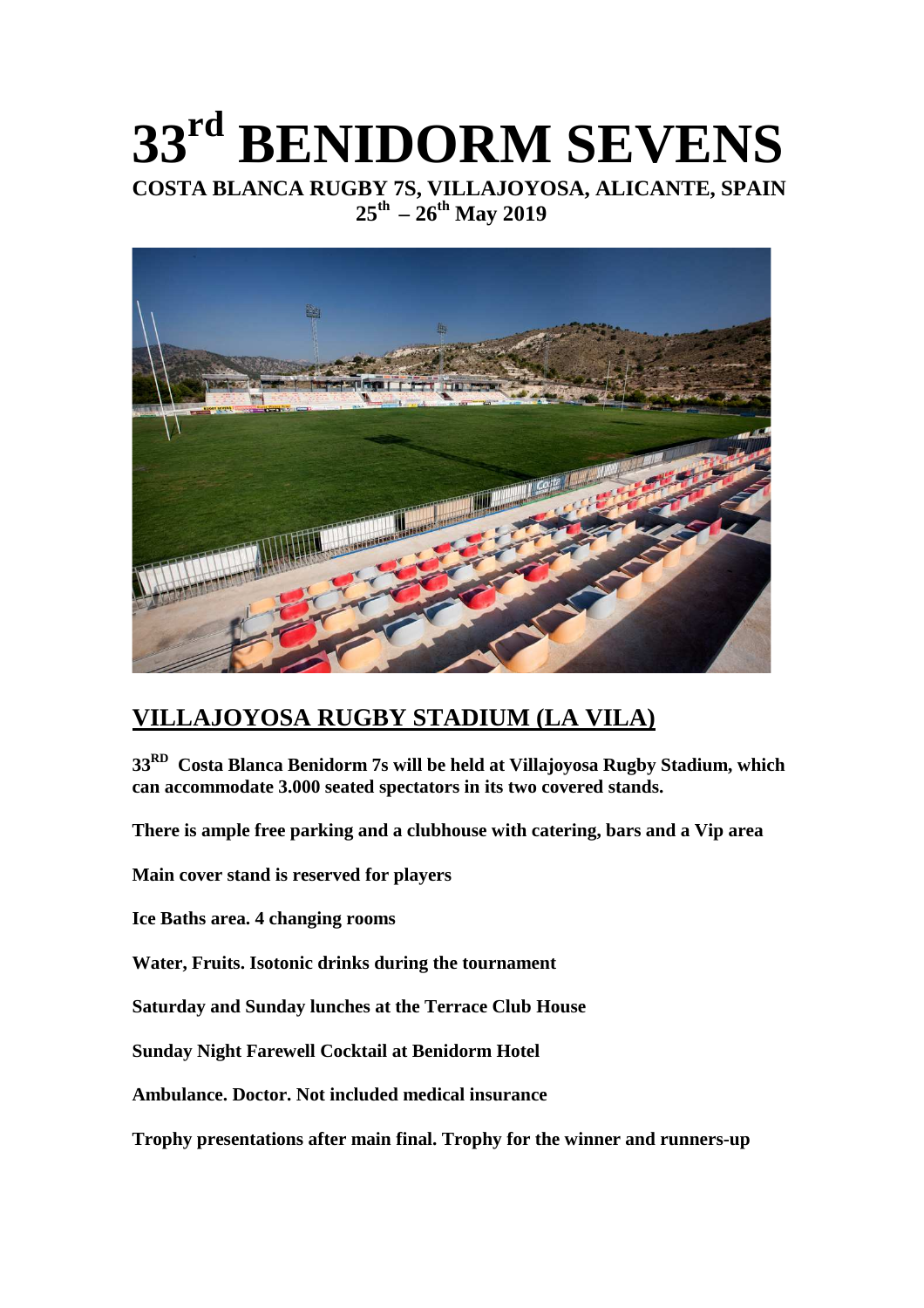# **33rd BENIDORM SEVENS**

**COSTA BLANCA RUGBY 7S, VILLAJOYOSA, ALICANTE, SPAIN 25th – 26th May 2019** 

#### **ITINERARY**

| May $24$ <sup>TH</sup> | Friday   | <b>OPEN CLUB COMPETITION</b> (mens and womens)<br><b>Not for Elite Selections</b><br>Winners will play at Elite Competition . Saturday Sunday                                                                                                                                                                                                                                                               |  |  |  |
|------------------------|----------|-------------------------------------------------------------------------------------------------------------------------------------------------------------------------------------------------------------------------------------------------------------------------------------------------------------------------------------------------------------------------------------------------------------|--|--|--|
|                        |          | 11.12 Womens<br><b>Quarter Finals Social Clubs</b><br>12.40 Mens<br><b>Quarter Finals Social Clubs</b><br>Semi Finals. Cup & Plate<br>14.08 Womens<br>15.36 Mens<br>Semi Finals. Cup & Plate<br>$7TH - 8TH$<br>$17.04$ Wom – Men<br>$5TH - 6TH$<br>$17.48$ Wom – Men<br>$3^{RD} - 4^{TH}$<br>18.32 Wom $-$ Men<br>$1^{ST}-2^{ND}$<br>19.16 Wom $-$ Men<br>Final<br>19.45 Open Clubs<br>Trophy presentations |  |  |  |
| May $25^{\text{TH}}$   | Saturday | ELITE SELECTIONS COMPETITION POOLS<br>Mens and Womens                                                                                                                                                                                                                                                                                                                                                       |  |  |  |
|                        |          | 09.44 Elite Womens Pool Games<br>13.46 Elite Womens Last Game of the day<br>14.08 Elite Womens Pool Games<br>20.22 Elite Mens Last Game of the day                                                                                                                                                                                                                                                          |  |  |  |
| May $26TH$             | Sunday   | ELITE SELECTIONS COMPETITION FINALS<br>Mens and Women                                                                                                                                                                                                                                                                                                                                                       |  |  |  |
|                        |          | 09.44 Elite Womens Quarter Finals<br>11.12 Elite Mens $9^{th} - 11^{th}$ place semifinals<br>11.56 Elite Mens<br><b>Quarter Finals</b><br>13.24 Elite Womens Semifinals<br>14.08 Elite Mens Semifinals<br>Elite Womens Final<br>19.16<br>19.38 Elite Mens<br>Final<br>20.00<br>Trophy presentations<br>21.30 Hotel Dinner<br>22.30 Hotel Farewell Cocktail                                                  |  |  |  |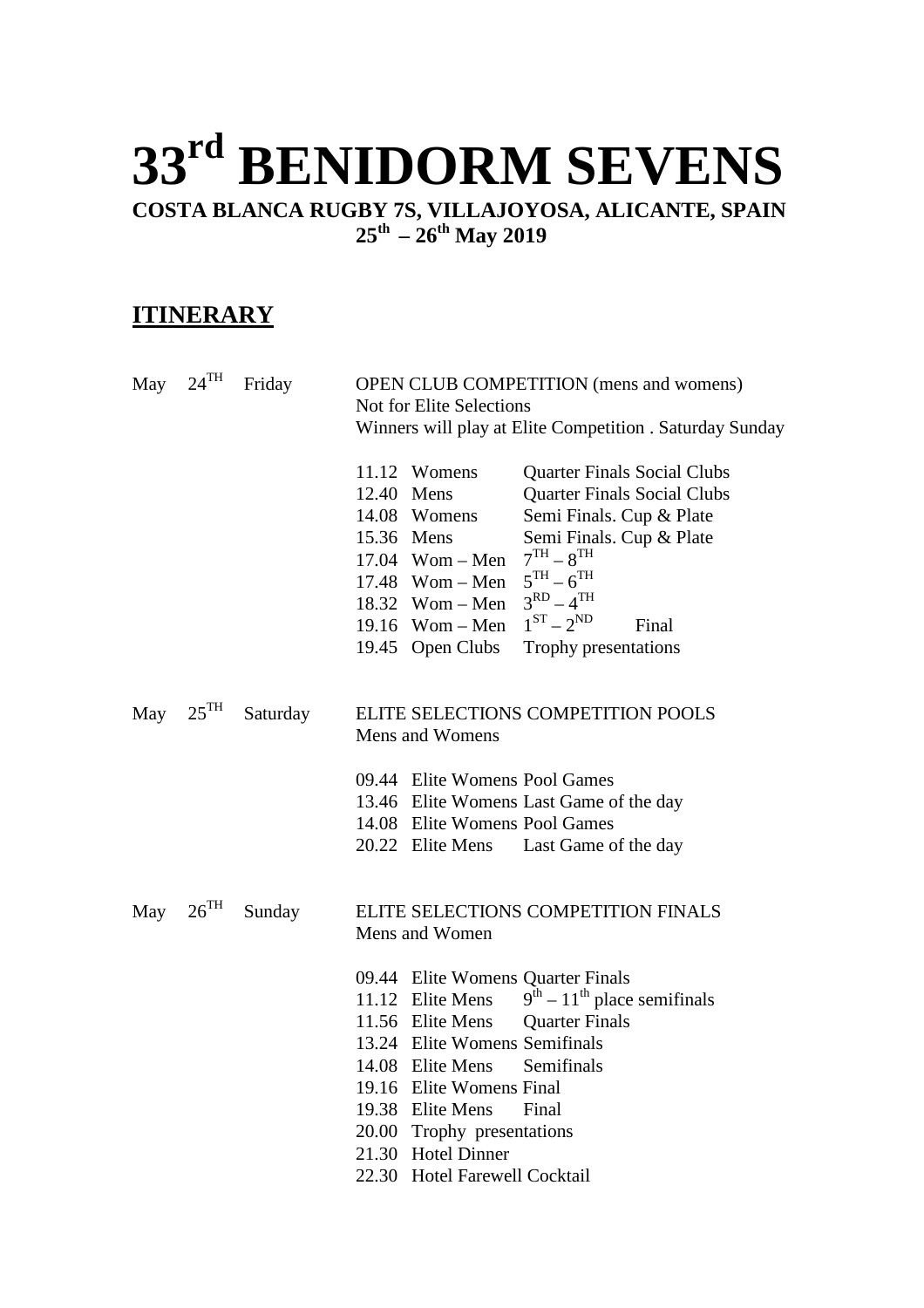## **33rd BENIDORM SEVENS COSTA BLANCA RUGBY 7S, VILLAJOYOSA, ALICANTE, SPAIN 25th – 26th May 2019**

#### **BOOKING CONDITIONS - DEPOSIT**

**To secure your place in the tournament, a deposit of 500.00 euros per team is required asap. Bank transfer in euros to be paid to Costa Blanca Club de Rugby** 

**Deposit non refundable after 28TH March 2019** 

**Bank Transfer fees at participants costs** 

| <b>Bank</b>   | Caixabank, Plaza Generalitat, Villajoyosa, 03570, Alicante |
|---------------|------------------------------------------------------------|
| $SWIFT - BIC$ | <b>CAIXESBBXXX</b>                                         |
| <b>IBAN</b>   | ES $31 - 2100 - 1639 - 2102 - 0017 - 4801$                 |

#### **EXTRA PEOPLE - NIGHTS (above 14 people)**

We will sponsor 14 people included on your entry fee

If you have more than 14 people or you want to stay more days, it is necessary to pay

| <b>RETURN AIRPORT TRANSFERS</b> | $25.00 \text{ } \in$ two ways |
|---------------------------------|-------------------------------|
| <b>HOTEL 4**** HALF BOARD</b>   | 50.00 € person night          |
| ENTRY FEE                       | 50.00 € person                |

Entry fee includes

Daily return bus transfers to/from Tournament Venue. Saturday and Sunday Stadium Pass Ticket Water, Fruits. Isotonic drinks during the tournament Lunches at the venue. Saturday and Sunday Sunday Farewell Cocktail at Hotel Ambulance. Doctor. Not included medical insurance Team Liaison assistance during the period of the Tournament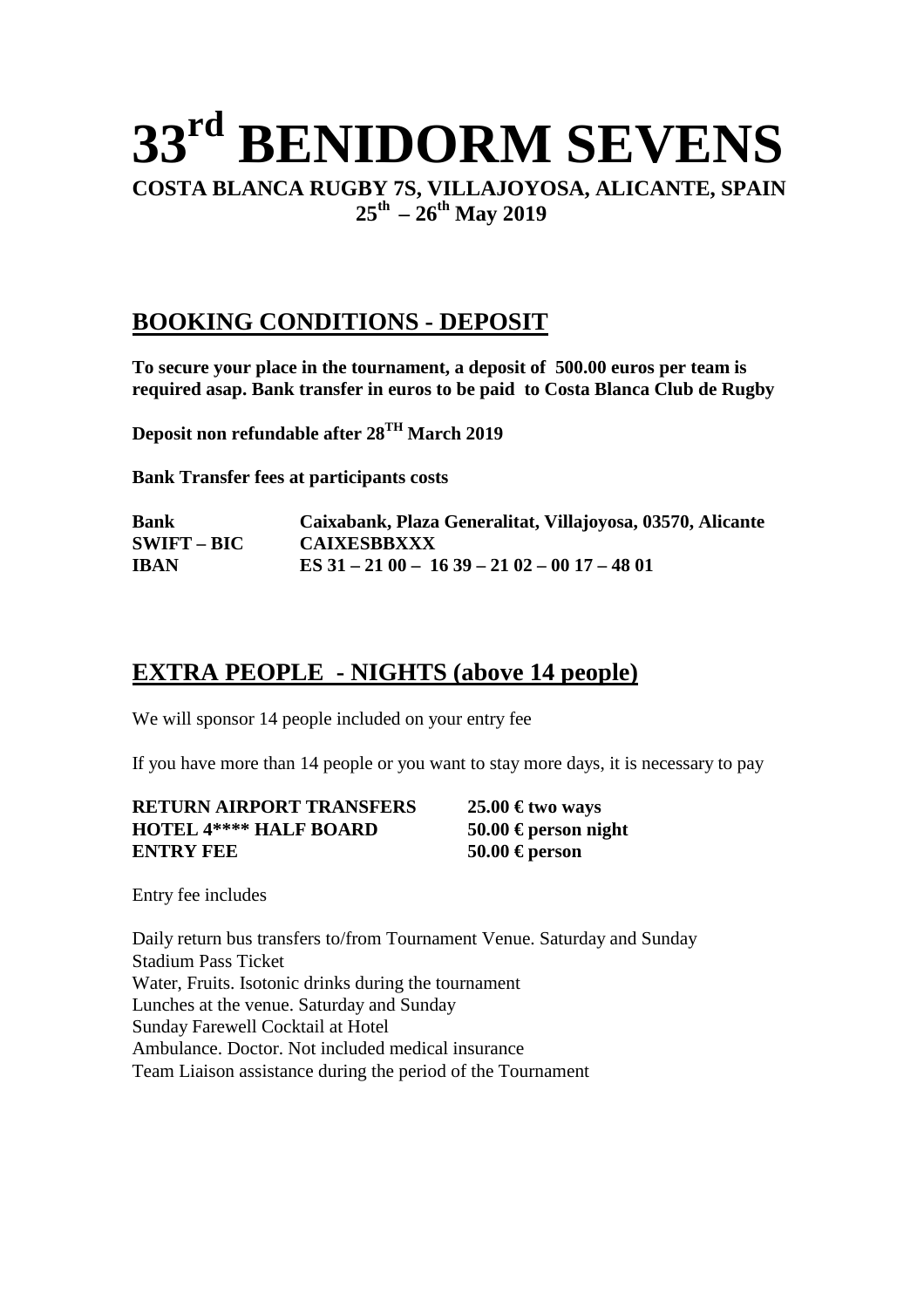### **33rd BENIDORM SEVENS COSTA BLANCA RUGBY 7S, VILLAJOYOSA, ALICANTE, SPAIN 25th – 26th May 2019**



#### **HOTEL 4\*\*\*\* AT PONIENTE BEACH (BENIDORM)**

**4 Star Hotel, double rooms, en-suite bathrooms, swimming pool facilities. 100 meters of the beach. Minimum 3 nights. 20 minutes from/to Rugby Stadium** 

**Extra nights or Extra persons (above 14 people sponsored)** 

| <b>HALF BOARD</b>                       | 50.00 € person night |
|-----------------------------------------|----------------------|
| <b>Breakfast and dinner</b>             |                      |
| All meals in buffet. No drinks included |                      |
| <b>Double rooms ocupancy</b>            |                      |
|                                         |                      |
| - - -                                   | - - ^ ^ <i>^</i>     |

| <b>Extra Single room</b>                  | $25.00 \in$ |
|-------------------------------------------|-------------|
| <b>Reduction third person triple room</b> | $25\%$      |